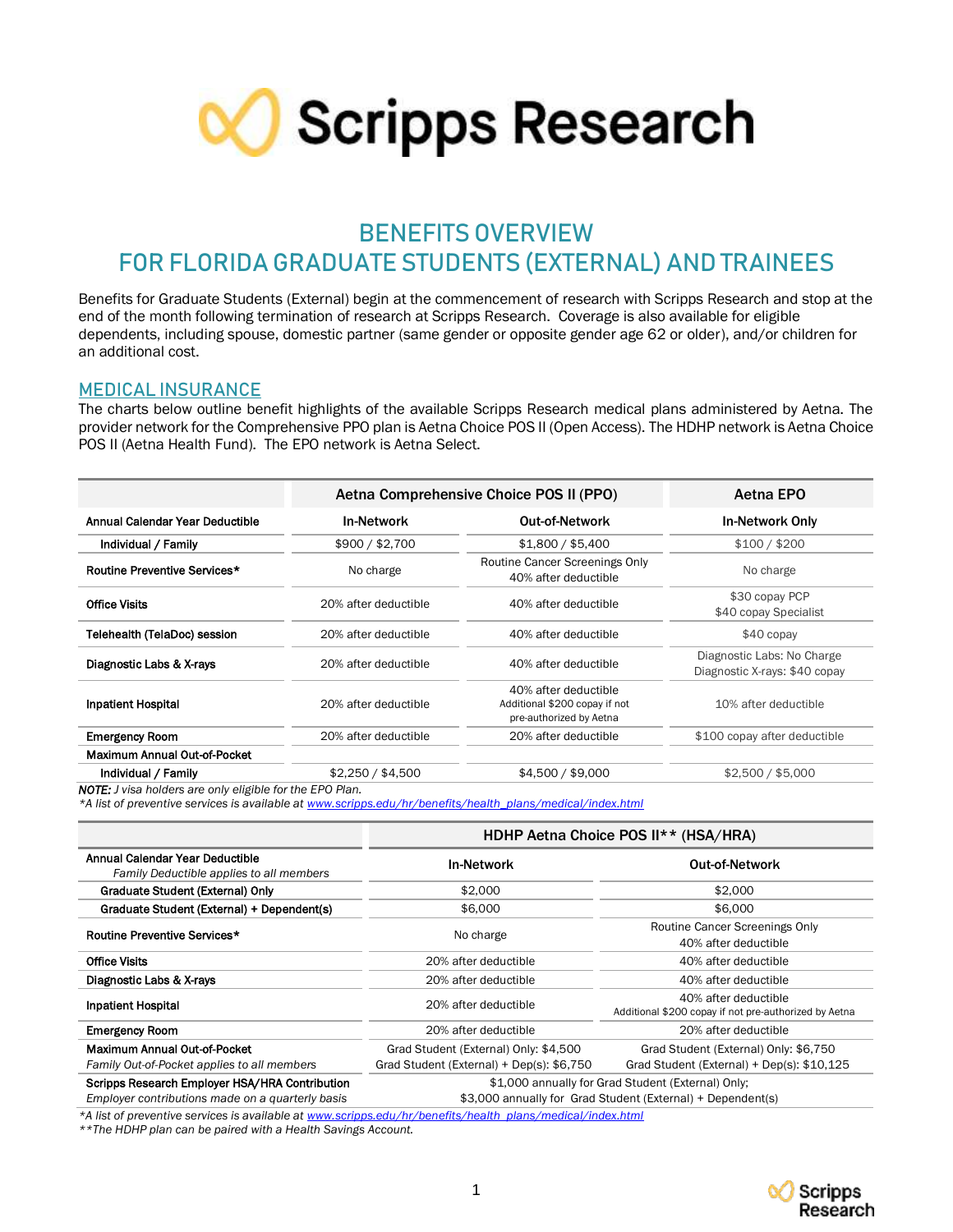

### **DENTAL INSURANCE**

The chart below outlines benefit highlights of the available Scripps Research Dental PPO plan administered by Delta Dental. The Dental PPO plan is designed to give you the freedom to receive dental care from any licensed dentist of your choice. You will receive the highest level of benefit for the plan if you select an in-network PPO dentist versus a Non-Network provider who has not agreed to provide services at the negotiated rate. Additionally, no claim forms are required when using network providers.

|                                                                                               | <b>Delta Dental PPO</b>                            |                        |                            |  |
|-----------------------------------------------------------------------------------------------|----------------------------------------------------|------------------------|----------------------------|--|
|                                                                                               | <b>Delta Dental PPO</b><br>Provider                | Delta Premier Provider | <b>All Other Providers</b> |  |
| <b>Calendar Year Deductible</b>                                                               |                                                    |                        |                            |  |
| Individual                                                                                    |                                                    |                        |                            |  |
| Family                                                                                        | -\$50 / person*---------------------               |                        |                            |  |
| Annual Benefit Maximum                                                                        | -\$2,000 / Individual / Calendar Year------------- |                        |                            |  |
| Diagnostic & Preventive Services<br>Exams & Cleanings<br>(2 per calendar year)                | 100%<br>Deductible waived                          | 80%                    | 80%                        |  |
| <b>Basic Services</b><br>Oral surgery, extractions, fillings,<br>endodontics and periodontics | 90%                                                | 80%                    | 80%                        |  |
| <b>Major Services</b><br>Crowns, jackets, cast restorations,<br>implants                      | 60%                                                | 50%                    | 50%                        |  |
| Orthodontia Services*                                                                         | 50%                                                | 50%                    | 50%                        |  |
| Lifetime Orthodontia Benefit Maximum                                                          | -\$1,500 / Person / Lifetime-------------          |                        |                            |  |

*NOTE: Delta Premier Dentist and All Other Provider network charges are based off of Usual, Reasonable & Customary (UCR) rates. \*Deductible does not apply to Orthodontia services*

# **202**2 **MEDICAL AND DENTAL GRADUATE STUDENT EXTERNAL COST (MONTHLY)**

| Coverage Level                                                                           | Medical Plan<br><b>Comprehensive PPO</b> | <b>Medical Plan</b><br><b>EPO</b> | <b>Medical Plan</b><br><b>HDHP</b> | Dental Plan<br><b>DPPO</b> |
|------------------------------------------------------------------------------------------|------------------------------------------|-----------------------------------|------------------------------------|----------------------------|
| Graduate Student (External) Only                                                         | \$107.50                                 | \$75                              | \$0                                | \$0                        |
| Graduate Student (External) + Spouse or Domestic<br>Partner (DP)                         | \$425                                    | \$280                             | \$0                                | \$20                       |
| Graduate Student (External) + Child(ren)                                                 | \$355                                    | \$220                             | \$0                                | \$15                       |
| Graduate Student (External) + Family or<br>Graduate Student (External) + DP + Child(ren) | \$568                                    | \$410                             | \$30                               | \$35                       |

## **ADDITIONAL BENEFITS**

### HEALTH PLANS

#### Prescription Drug Plan

OptumRx administers the Comprehensive Choice POS II and HDHP prescription benefit. The Comprehensive Choice POS II Plan has a \$100 (individual)/\$200 (family) Annual Deductible applied to Brand Name drugs before the copay applies. There is also a separate Out-of-Pocket Maximum of \$2,000 (individual) / \$4,000 (family) for prescription drugs under the plan. Under the HDHP, prescriptions (other than preventive medications) are subject to the medical plan deductible before the copays apply. Both plans provide a 30-day retail supply for Generic drugs at a \$10 copay, Brand formulary drugs at a \$35 copay, and Brand non-formulary drugs at a \$60 copay. Mail order is available with a 90-day supply charged at twice the retail 30-day supply copay. The EPO plan prescription benefit is administered by Aetna and has a \$100 (individual)/\$200 (family) Annual Deductible applied to Brand formulary and non-formulary drugs. The copays are the same as listed above for retail and mail order supply.

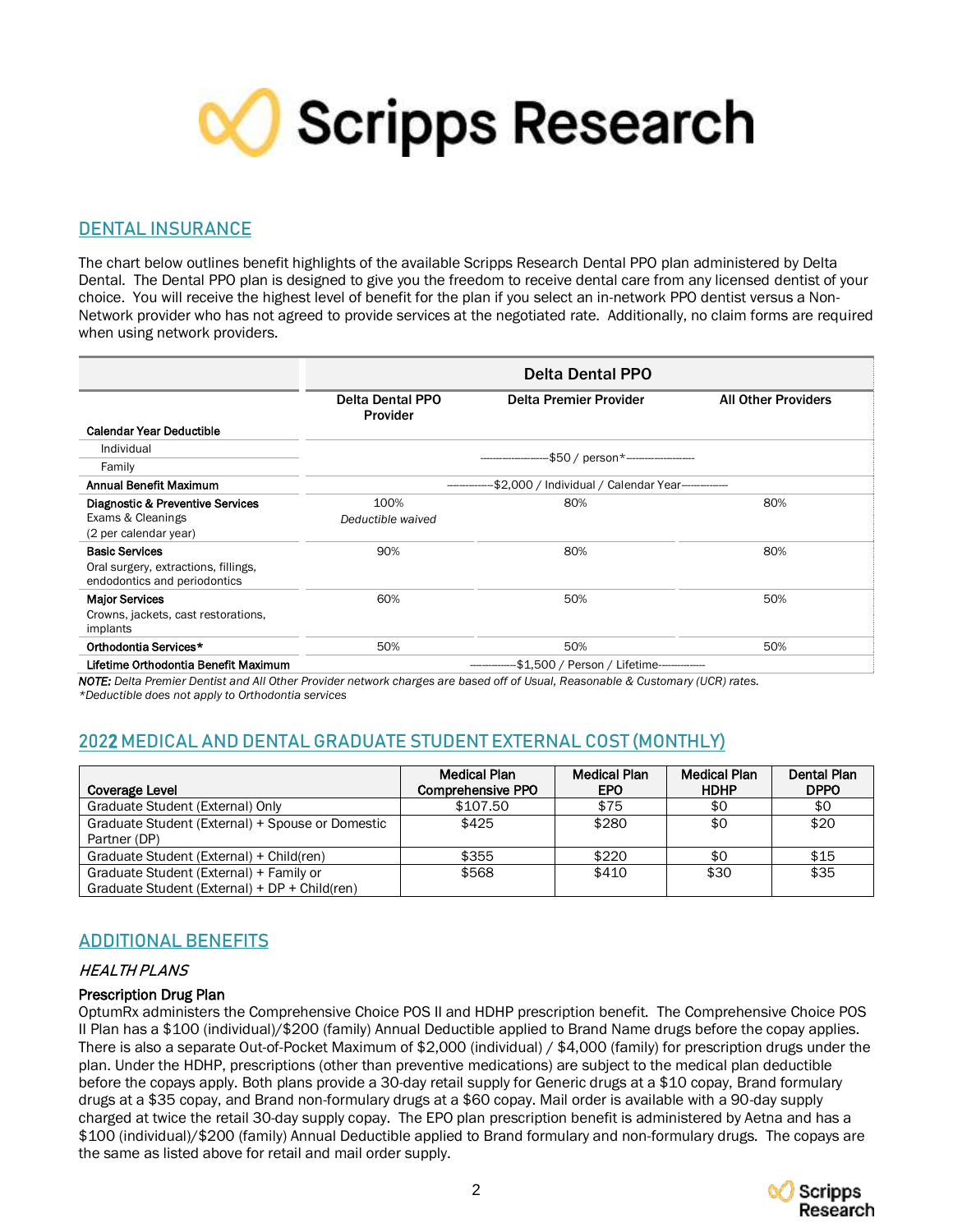

#### HEALTH PLANS (continued)

#### Vision Plan

Graduate Students (External) and dependents covered by any of the medical plans are automatically enrolled in the vision plan, administered through Vision Service Plan (VSP). By choosing a participating VSP PPO provider, you may receive an annual vision exam for a co-payment of \$10, one pair of standard lenses every 12 months, frames costing up to \$150 every 24 months or contacts (in lieu of lenses & frames) costing up to \$150 every 12 months (contact lens fitting fee up to \$40 allowance applies). Benefits are reduced when a non-participating provider is used.

#### Employee Assistance Program (EAP)

The Aetna Resources for Living Employee Assistance Program is available to all benefit-eligible Graduate Students (External) and their spouses/domestic partners, children and members of your household. Through the EAP, you have access to resources and information for such topics as childcare, eldercare, legal services, bereavement and grief counseling, substance abuse and recovery and marital, relationship or family problems. In addition, you may have up to 10 counseling sessions per issue per year per member. EAP services are fully confidential and available at no cost to you.

#### Mental Health Program

Mental Health and substance abuse benefits are available to you and your eligible dependents when enrolled in the Comprehensive Choice POS II, HDHP and EPO plans. The provider network and administrator is Aetna.

#### HDHP Alight Health Pro Services

Aetna HDHP participants automatically have access to a personal concierge (Health Pro) through the patient advocacy firm Alight at no cost. Services include explanation of your Scripps Research HDHP benefits, comparing service costs and obtaining cost estimates.

#### Health Savings Account (HSA)/Health Reimbursement Arrangement (HRA)

An HSA is a tax-favored savings account available to participants enrolled in the HDHP. Funds contributed to the account can be used to pay for current and future IRS-qualified health care expenses. Scripps Research will contribute \$1,000 annually toward healthcare expenses for Graduate Students (External) only coverage, and \$3,000 annually for Graduate Students (External) + Dependents. An HSA account will be opened for each participant through Aetna PayFlex. Enrolling through PayFlex allows for pre-tax contributions to be made through payroll deductions. Unused funds roll over year-toyear. Certain restrictions apply such as contribution limits, enrollment in other health coverage, Medicare eligibility, being age 65 or older, etc. For those not eligible for an HSA account, Scripps Research will open an HRA account with PayFlex. HRA funds roll over year-to-year, however are forfeited upon plan ineligibility or Graduate Students (External) termination. Please contact Human Resources, Benefits Administration for further information.

#### Telehealth Services

With TelaDoc, available through Scripps Research's Aetna medical plans, enrolled Graduate Students (External) and eligible dependents can access medical care through a board certified physician conveniently via internet connection or by phone. Treatable illnesses include allergies, asthma, colds, flu, diarrhea, constipation, bronchitis, cough, pink eye, strep throat, urinary tract infections, rash, sunburn, sprains and sports injuries. Under the PPO plan, the cost of a medical TelaDoc session is the same as your copay/coinsurance for a Primary Care Physician (PCP) visit; under the HMO plan, the cost of a medical TelaDoc session is the same as your copay/coinsurance for a Specialist visit. The cost of a behavioral health TelaDoc session plan is the same as your copay or coinsurance for a Specialist Physician visit under both the PPO and HMO plan.